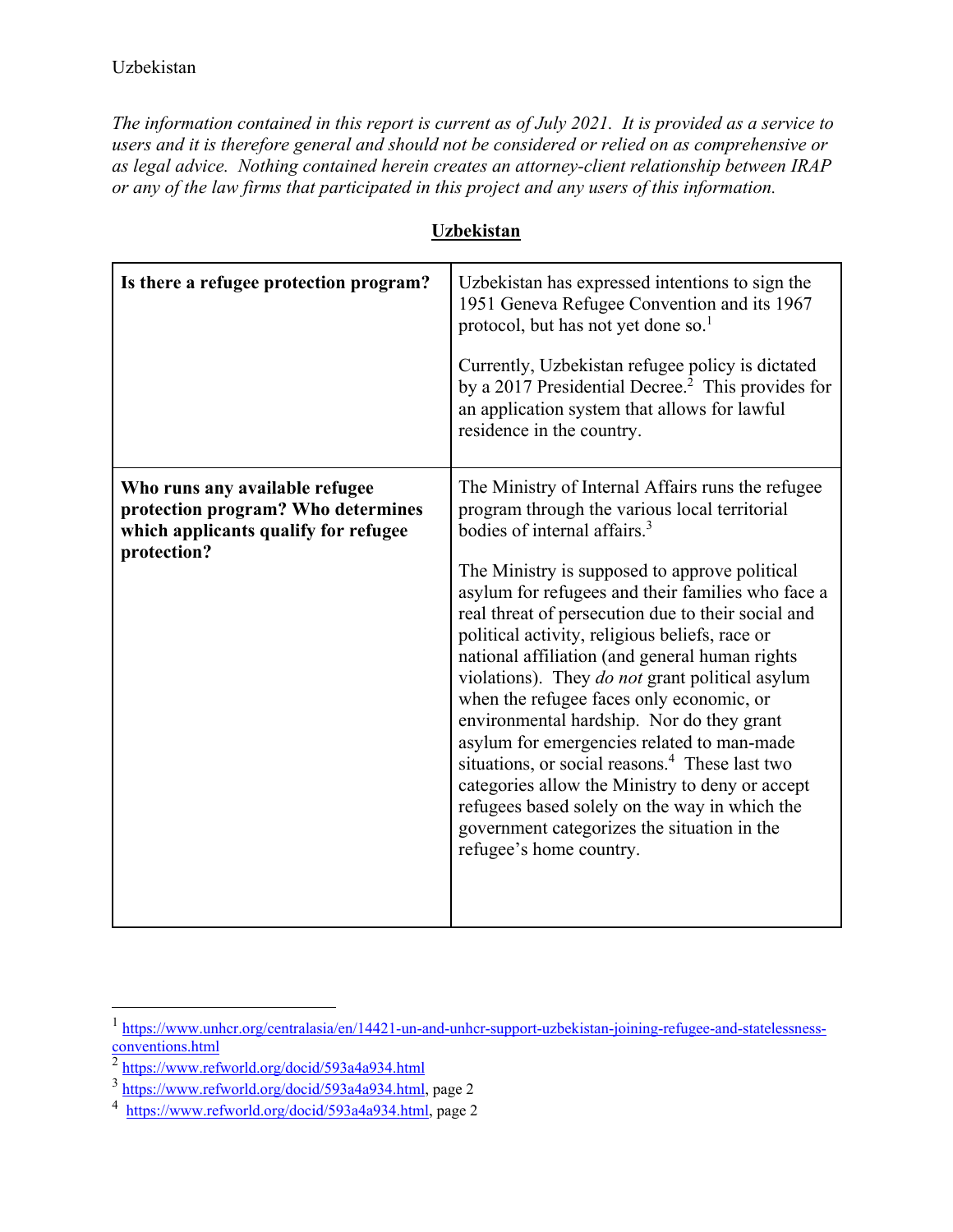| Is the refugee protection program<br>functional? For example, how long does<br>it take for decisions to be issued? What<br>percentage of applications are granted? | By presidential decree the refugee application<br>process shall not exceed one year. In practice,<br>relevant data on this new policy is unavailable.                                                                                                                                                                                                                                                                                                                                                                                                                                                                                                                                                                                                                                                                                                                                                                                                                                                                                     |
|--------------------------------------------------------------------------------------------------------------------------------------------------------------------|-------------------------------------------------------------------------------------------------------------------------------------------------------------------------------------------------------------------------------------------------------------------------------------------------------------------------------------------------------------------------------------------------------------------------------------------------------------------------------------------------------------------------------------------------------------------------------------------------------------------------------------------------------------------------------------------------------------------------------------------------------------------------------------------------------------------------------------------------------------------------------------------------------------------------------------------------------------------------------------------------------------------------------------------|
| Do refugees have a right to work? A<br>right to education? A right to medical<br>care?                                                                             | By Presidential Decree, a refugee awaiting a<br>political asylum decision can obtain a certificate<br>granting status equal to that of a foreign citizen -<br>although certificate holders must report to the<br>territorial body of internal affairs at least twice a<br>month. <sup>5</sup> Once they are granted political asylum,<br>they will receive a residence permit for up to five<br>years. As lawful residents, they and their families<br>will be able to work, have access to medical care,<br>and no longer be at risk for deportation.<br>How these rights play out is presently unclear.<br>Before 2017 refugees were at constant risk of<br>deportation and lacked basic legal rights or access<br>to a more permanent status. <sup>6</sup> While the 2017<br>Presidential decree is a positive step, when the<br>decree was passed the Uzbekistan government<br>was aware of 13 Afghan refugees in the country. <sup>7</sup><br>How the decree will be implemented in the face<br>of thousands of refugees is unclear. |
| Are those seeking refugee protection<br>free to live freely or forced to reside in<br>camps?                                                                       | A number of Afghans already live and work<br>freely in South Uzbekistan (in Termez), but this<br>level of freedom may shift if thousands of<br>refugees start entering the region. Uzbekistan<br>security forces have established a large camp in<br>the region with tents, beds, and some support<br>equipment. The latest reports indicate this camp<br>is still unoccupied. It is unclear whether this will<br>be a mandatory refugee housing facility or a<br>temporary processing facility. <sup>8</sup>                                                                                                                                                                                                                                                                                                                                                                                                                                                                                                                             |

<sup>&</sup>lt;sup>5</sup> https://www.refworld.org/docid/593a4a934.html, page 3

 $\frac{6 \text{ https://www.refword.org/country., UNHCR.,UZB,5b0830154,0.html}}{2 \text{ <https://migrants-refuges.va/country-profile/uzbekistan/>}}$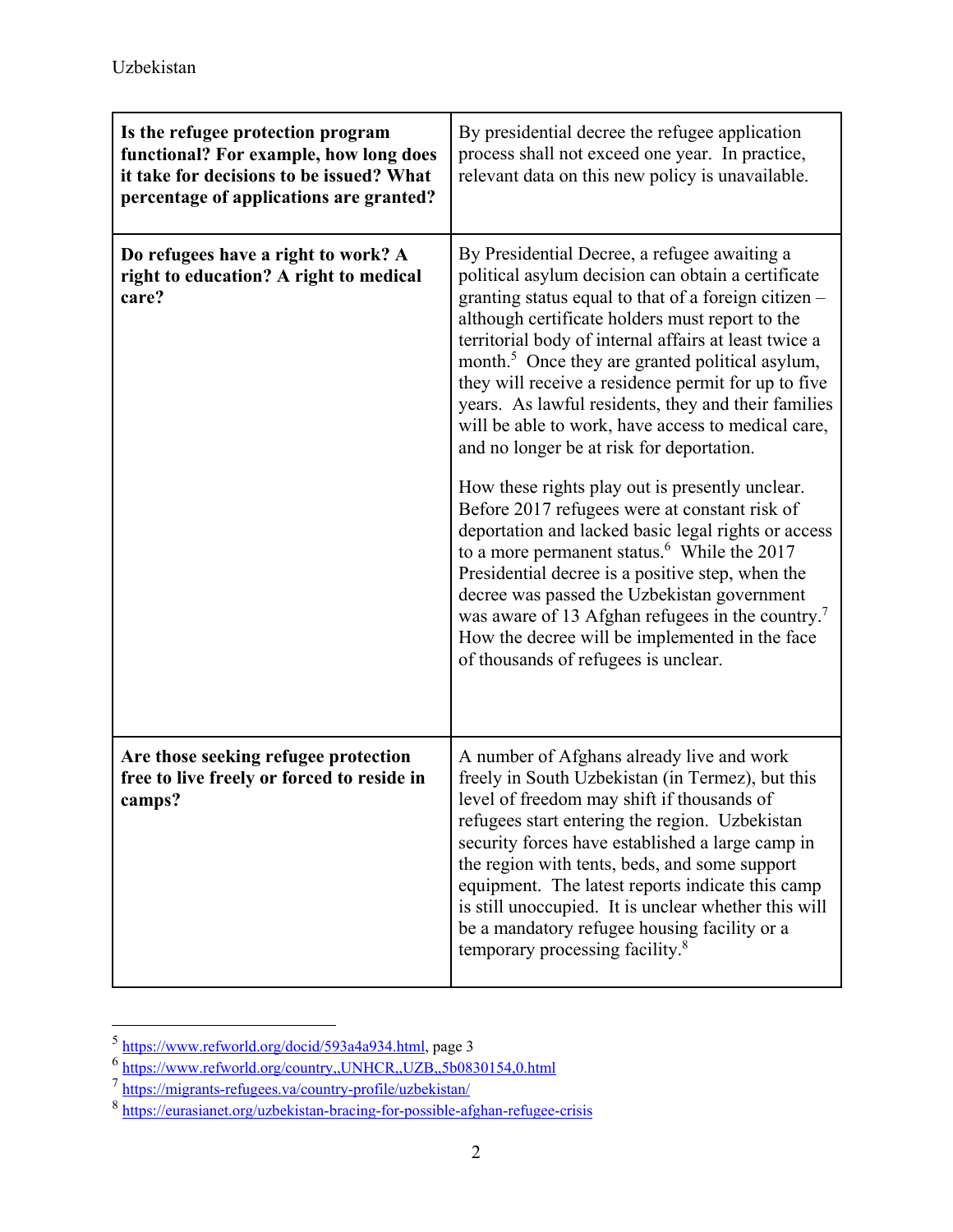| Does a grant of refugee protection result<br>in a pathway to permanent status? In<br>other words, can a refugee eventually<br>become a citizen? Is there another form<br>of legal permanent status available for<br>people with refugee status? | Refugees who are granted political asylum<br>receive a residence permit for up to 5 years. <sup>9</sup> If<br>they meet the below criteria, they may apply for<br>citizenship at the end of that period:<br>$(1)$ renouncing other citizenships, $(2)$ residing<br>continuously (at least half of every year) in<br>Uzbekistan with a residence permit for 5 years,<br>$(3)$ obtaining a legitimate source of income, $(4)$<br>following the Constitution, and (5) speaking the<br>state language (Uzbek). The 5 year requirement<br>can be waived to 3 years of residence following<br>marriage to an Uzbek citizen. Numbers 1 and 2<br>can be waived entirely if the stateless person has<br>a "direct ascendant relative" who is a citizen and<br>resident of Uzbekistan, or if the stateless person<br>has skills or qualifications of interest to<br>Uzbekistan - including high achievements in<br>science, technology, culture or sports. $^{10}$<br>Children born to refugees while within<br>Uzbekistan, and whose parent(s) have applied for<br>political asylum and obtained a temporary<br>certificate, or who have been granted political<br>asylum, are considered citizens of Uzbekistan. <sup>11</sup> |
|-------------------------------------------------------------------------------------------------------------------------------------------------------------------------------------------------------------------------------------------------|------------------------------------------------------------------------------------------------------------------------------------------------------------------------------------------------------------------------------------------------------------------------------------------------------------------------------------------------------------------------------------------------------------------------------------------------------------------------------------------------------------------------------------------------------------------------------------------------------------------------------------------------------------------------------------------------------------------------------------------------------------------------------------------------------------------------------------------------------------------------------------------------------------------------------------------------------------------------------------------------------------------------------------------------------------------------------------------------------------------------------------------------------------------------------------------------------------------------|
| Does the country offer temporary<br>protections available other than refugee<br>status? If so, what are they?                                                                                                                                   | Refugees can receive political asylum by<br>following the application process with the local<br>territorial body of internal affairs. <sup>12</sup> While<br>awaiting a decision on political asylum they<br>receive a certificate allowing rights equivalent to<br>that of a stateless person. The application must<br>be addressed to the President of Uzbekistan and<br>include:<br>- application form in 2 copies;<br>- autobiography in 2 copies;<br>- 4 photos of the size $3.5 \times 4.5$ ;                                                                                                                                                                                                                                                                                                                                                                                                                                                                                                                                                                                                                                                                                                                    |

<sup>9</sup> https://www.refworld.org/docid/593a4a934.html, page 4.

<sup>&</sup>lt;sup>10</sup> https://www.refworld.org/country,LEGAL,,,UZB,,5e8d89964,0.html, page 5.

<sup>&</sup>lt;sup>11</sup> https://www.refworld.org/country,LEGAL,,,UZB,,5e8d89964,0.html, page 4 (grants citizenship to children born within Uzbekistan to stateless parents); https://www.refworld.org/docid/593a4a934.html, page 3 (gives a status

equal to stateless persons to holders of a certificate granted upon application for political asylum).

<sup>&</sup>lt;sup>12</sup> https://www.refworld.org/docid/593a4a934.html, page 2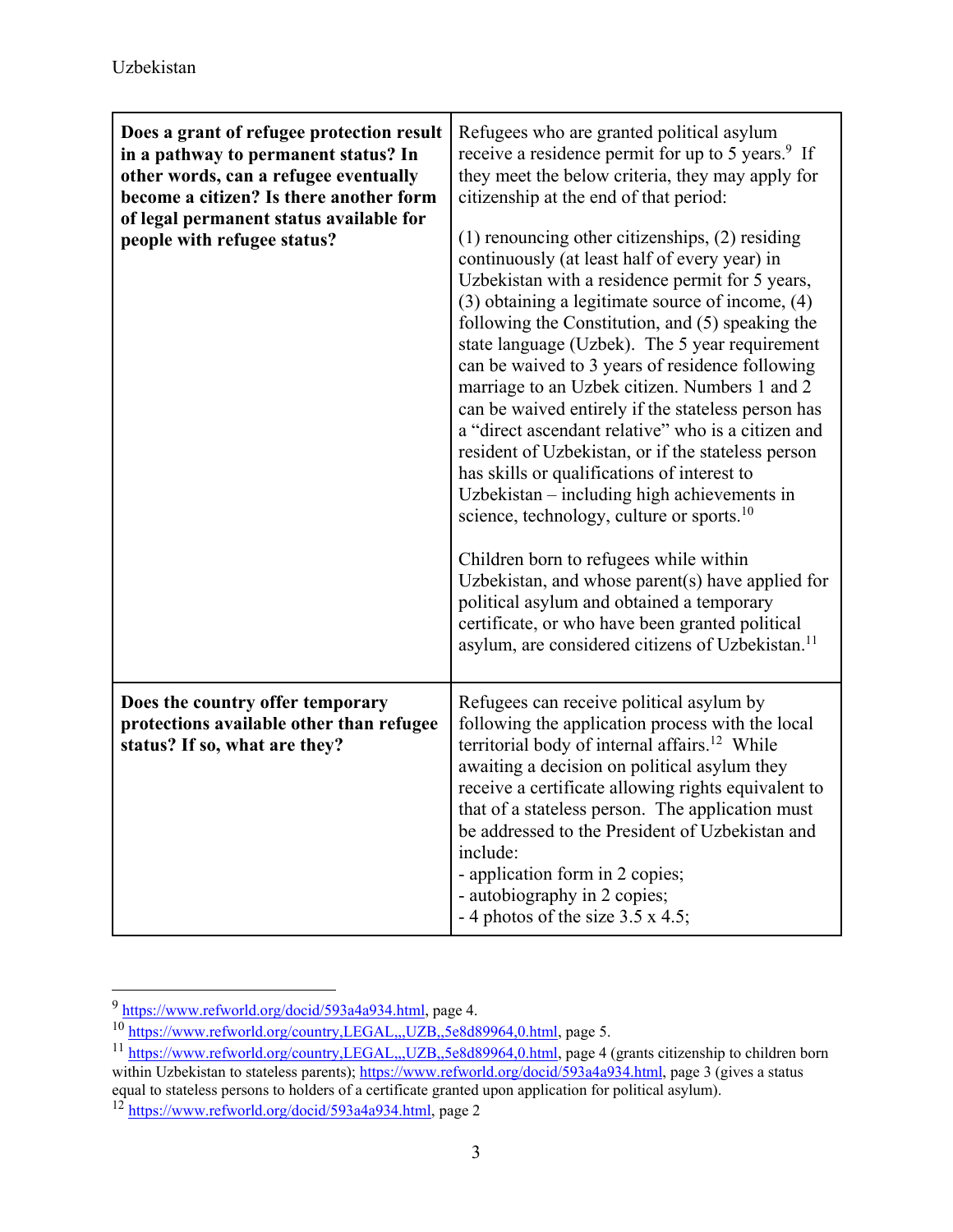|                                                                                                                                                                                                                                                                                                                    | - a certificate confirming health status obtained in<br>medical institutions of the Republic of<br>Uzbekistan;<br>- a copy of the identity document. <sup>13</sup>                                                                                                                                                                                                                                                                                                                                                                                                                                                                                                                                                                                                                              |
|--------------------------------------------------------------------------------------------------------------------------------------------------------------------------------------------------------------------------------------------------------------------------------------------------------------------|-------------------------------------------------------------------------------------------------------------------------------------------------------------------------------------------------------------------------------------------------------------------------------------------------------------------------------------------------------------------------------------------------------------------------------------------------------------------------------------------------------------------------------------------------------------------------------------------------------------------------------------------------------------------------------------------------------------------------------------------------------------------------------------------------|
| What, if any, penalties are there for<br>people without status or people who are<br>denied refugee protection?                                                                                                                                                                                                     | There are no penalties, but the person denied<br>refugee status is treated as a foreign citizen or<br>stateless person. A person has the right to<br>reapply after one year. <sup>14</sup>                                                                                                                                                                                                                                                                                                                                                                                                                                                                                                                                                                                                      |
| What organizations exist in-country<br>that can help displaced people seek<br>available protections? What other<br>organizations in the country may be<br>able to help displaced people access<br>services and rights, even if their mission<br>is not to specifically work with refugees<br>and displaced people? | The Uzbekistan government forced the UN<br>Refugee Agency (UNHCR) field office to close<br>in $2006$ . <sup>15</sup> Their field office is currently in<br>Kazakhstan. <sup>16</sup><br>The Catholic church has a presence in the<br>country, including various affiliated charitable<br>organizations. These operate in Tashkent,<br>Samarkand, Bukhara, Urgench and Fergana. <sup>17</sup><br>A Trafficking Rehabilitation Centre (a state<br>affiliated charitable organization) supports<br>victims of human trafficking with medical, job<br>placement and legal assistance. They have a<br>telephone hotline that can provide more<br>information, and have regional offices in<br>Tashkent, Namangan, Nukus, Urgench, Bukhara,<br>Andijan, Samarkand, Gulistan and Karshi. <sup>18</sup> |
| Is there other information that might be<br>valuable for displaced people arriving in<br>that country to know?                                                                                                                                                                                                     | Uzbekistan has struggled in the past with internal<br>refugees and large numbers of stateless citizens. <sup>19</sup><br>The current president has made great strides in<br>solving this problem by implementing<br>comprehensive policy on refugees, a new law<br>creating a path to citizenship, and announcing                                                                                                                                                                                                                                                                                                                                                                                                                                                                               |

<sup>&</sup>lt;sup>13</sup> https://www.refworld.org/docid/593a4a934.html page 2

<sup>&</sup>lt;sup>14</sup> https://www.refworld.org/docid/593a4a934.html, page 4.

<sup>15</sup> https://www.unhcr.org/en-us/news/latest/2006/4/4445136c4/unhcr-reluctantly-leaves-uzbekistan-13-yearshelping-refugees.html<br>
<sup>16</sup><br>
https://www.unhcr.org/uzbekistan.html<br>
<sup>17</sup><br>
https://migrants-refugees.va/country-profile/uzbekistan/<br>
<sup>18</sup><br>
https://migrants-refugees.va/country-profile/uzbekistan/<br>
<sup>19</sup><br>
https://migrants-ref